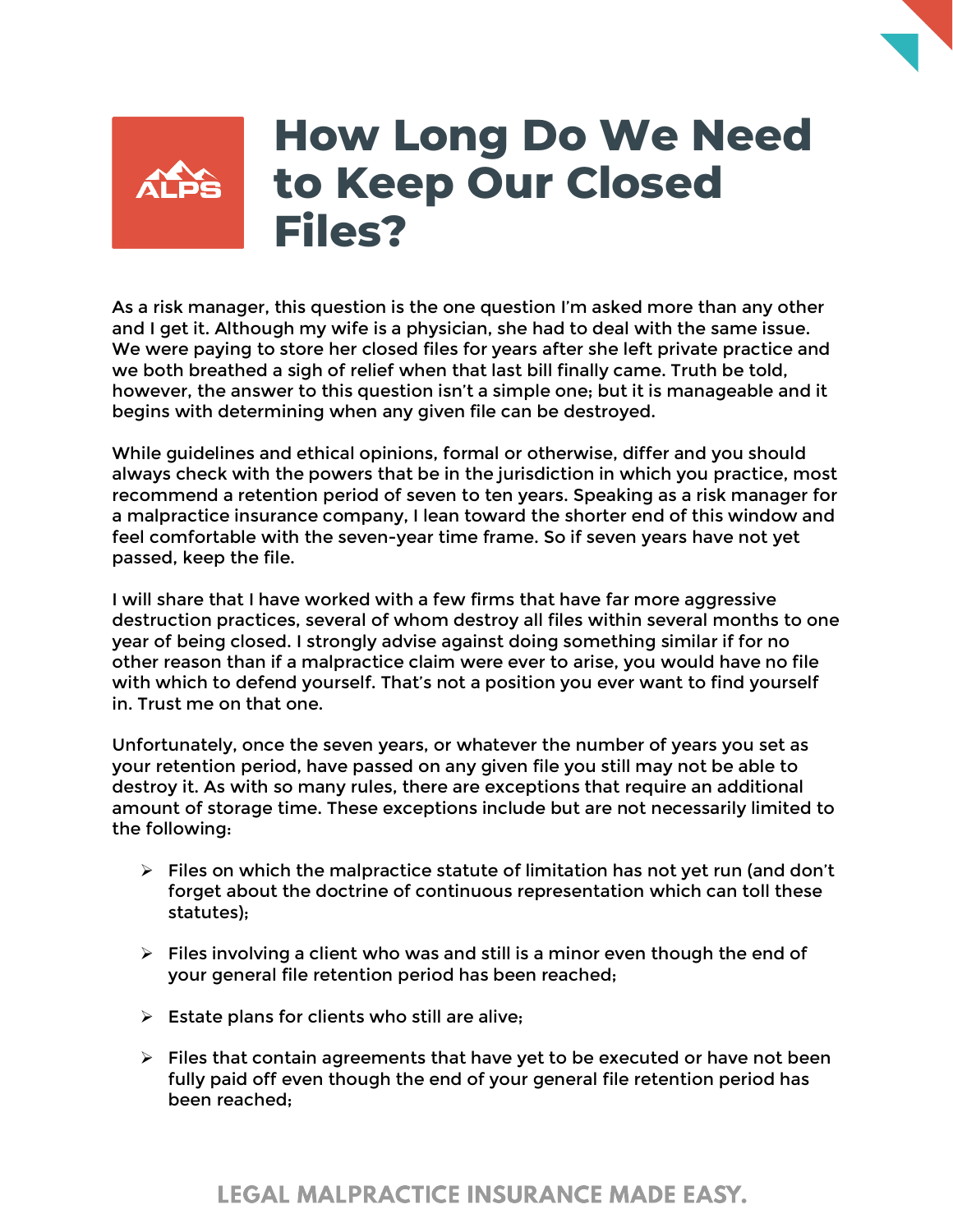- $\triangleright$  Files that establish the tax basis of one or more client assets;
- $\triangleright$  Adoption files;
- $\triangleright$  Support or custody files with continuing support obligations;
- $\triangleright$  Files with renewable judgments;
- $\triangleright$  Corporate books and records of active client entities;
- $\triangleright$  Files of clients convicted of a capital crime; and
- $\triangleright$  Files of certain "problem clients."

In a perfect world, and with the above exceptions in mind, every file should have been given a destruction date or a review for destruction date when the file was first closed. If that didn't occur, keep these exceptions in mind as you now seek to determine which files can and which files can't be destroyed.

I would also recommend that as files are pulled for destruction, one final file review occur. This final file review process is intended to prevent a file from being prematurely destroyed and also assures that any remaining documents in these files that should not be destroyed are preserved. When any given file was first closed, you should have separated out all of the original documents that belonged to the client and returned them at that time. If that didn't happen, make sure that it occurs during this final pre-destruction review. You are trying to identify and preserve the following: documents that clearly or probably belong to the client; all original documents; any other documents that the client may need or reasonably might expect his lawyer to preserve; and every file's letter of closure. The letter of closure is an important document to retain because it can help clarify whether or not a conflict of interest is in play later on. If closure letters are destroyed, you take away your ability to provide documentation that an inactive client is actually a past client under Rule 1.9 of the Rules of Professional Conduct, also known as the "Former Client" Rule.

To varying degrees in most jurisdictions, the file is viewed as client property. This means that client awareness of and permission to destroy their property is necessary. If your clients were not informed of your file retention and destruction policy at the time their file was closed, you should try to contact them now in order to see if they want their file. While some attorneys try sending letters to the last known addresses of these clients, on older files this approach often proves less than fruitful. In light of the problem of trying to locate clients on files closed years ago, many firms now place in their engagement and/or closure letters a short paragraph that discusses the firm's file retention policy as a way to solve the problem at least on a going forward basis. If you wish to do something similar I can offer the following sample file retention language.